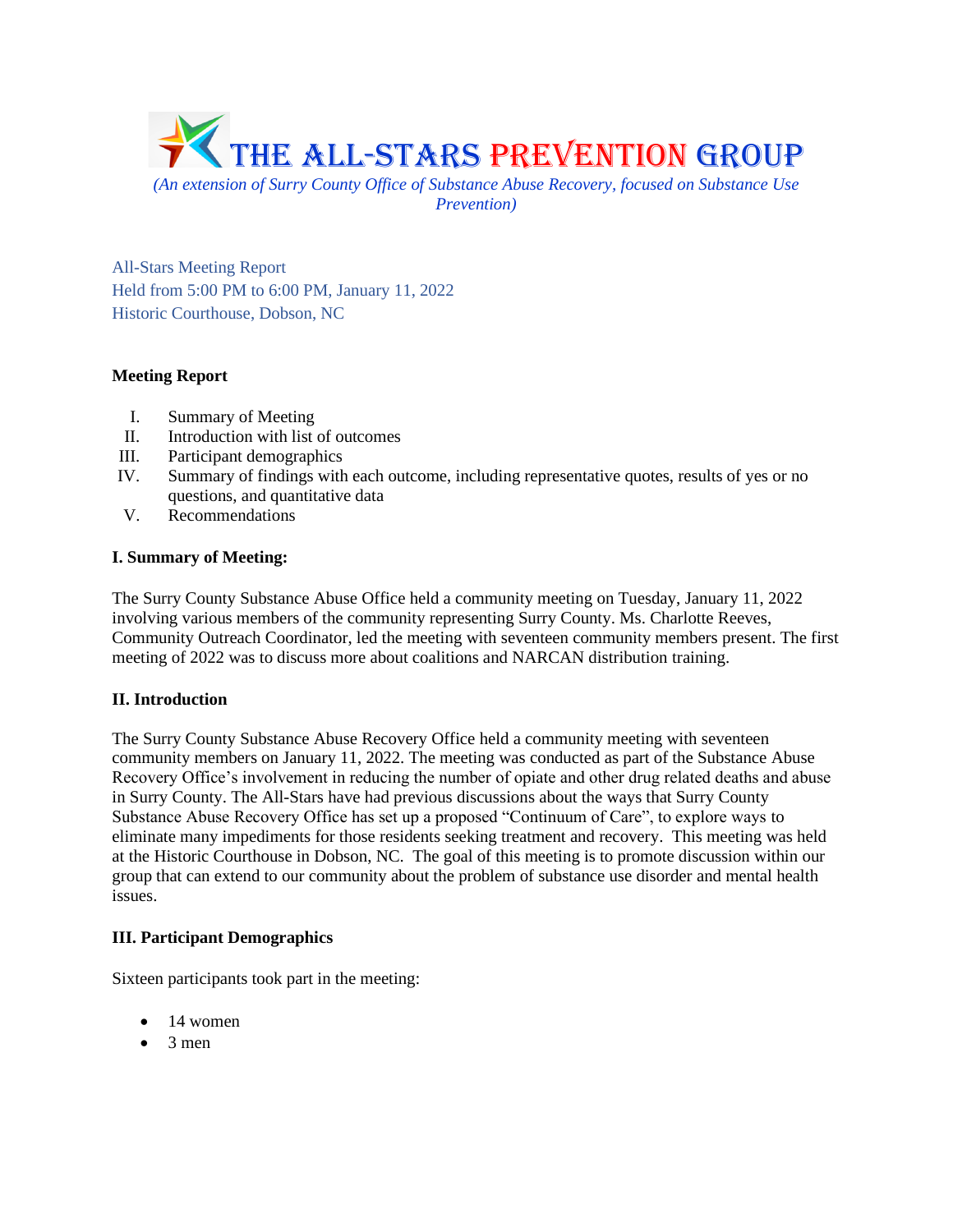### **IV. Participant Perspectives**

- **Perspective 1:** Charlotte Reeves welcomed everyone and announced that tonight will be a short meeting with three important guests along with group discussion. She first introduces a short update on stats provided by the Program Coordinator for Ride the Road to Recovery, Deborah Giep, on the number of hours that drivers have spent in the car with people travelling back and forth to treatment and the number of total miles driven in the transportation program. Charlotte elaborated on the lack of communication and methods to implement to aid in resolving these issues.
- **Perspective 2:** Jodi Southern who is a part of the Surry County Schools system elaborates on the future for Surry County school staff to aid in eliminating the use of drugs and enforcing more strict and preventive methods to students within schools. For instance, the increase of parent involvement at home. Parent involvement serving to prematurely alert and prevent children from being at high risk of addictive behaviors and acknowledging the consequences of substance abuse especially at a young age.
- **Perspective 3:** Furthermore, Charlotte introduces our main guest, Mrs. Melissa Freeman, RN, the Surry County Employee Wellness Nurse discussed the training of NARCAN nasal spray and the proper way to utilize it when a person is showing symptoms of overdose. In addition, Melissa Freeman presents the proper way to use the nasal spray on an unconscious individual and the steps following such event. Ms. Reeves follows up the training with an in-depth video regarding the purpose of the NARCAN nasal spray and instructions on how identifying the right time to implement the use of the nasal spray and the proper increments of time to therefore administer the second dose in efforts to reverse the effects completely and have a pivotal influence on saving an individual's life. She then asked the group to think about ways that we could have improved the event.
- **Perspective 4:** Next, we opened the floor up to general discussion of the All-Stars. The discussion was about volunteering in the area that you have a passion for and where your strengths lie.
- **Perspective 5:** Our next guest, Mrs. Wendy Odum from Birches Foundation spoke up and noted the many areas that substance use disorder affects the community. She elaborates on her efforts on harm reduction within the community by offering clean syringe exchanges by not necessarily reducing drug use but in other effective methods of reducing the risk of diseases such as HIV when engaging in unsanitary drug use. Unsanitary drug use has been seen in the reusing of unsharp and excessively reused syringes and Wendy Odum suggests her efforts to lessen the negative effects that come with substance abuse. Furthermore, Wendy elaborates on the importance of administration and distribution of NARCAN and significantly helping our community with the start of acknowledging the importance of NARCAN in businesses and other areas to be prepared for encountering such events like individuals overdosing. Ultimately, Ms. Odum made the connection that we need to make more effort into getting to know each other and learning about the services each of us offer to fully utilize or recommend these services to others.
- **Prevention 6:** Our last guest, Kelly Teague from the Community Impact Team, elaborates into further depth on the administration of the nasal spray leading up to the suggested two-minute wait period before administering the second dose. Kelly continues to demonstrate how prevention is important in implementing at a young age because addiction in adolescence years puts children at a much higher risk than in adulthood. In the video, "What Is